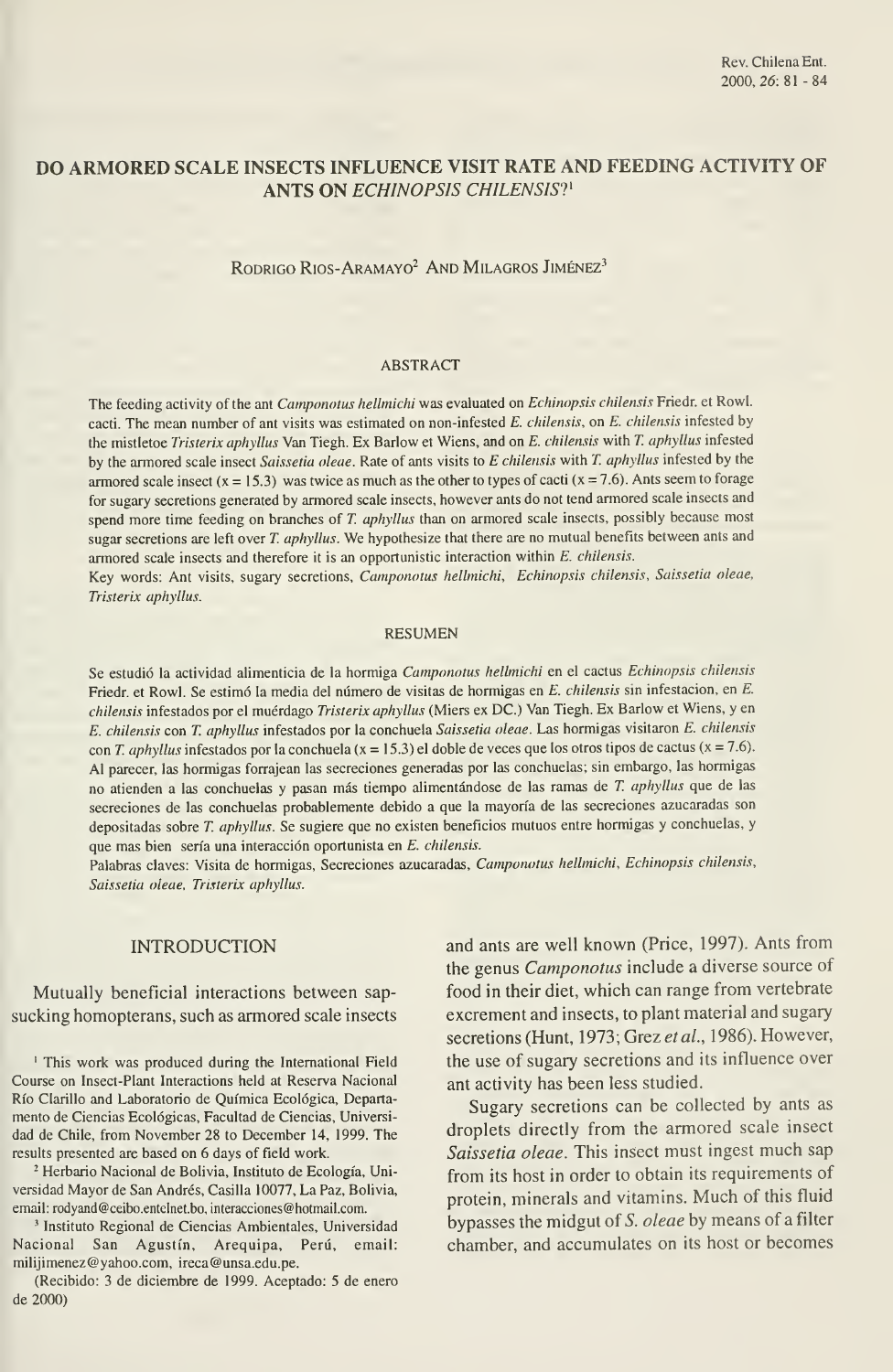directly available to ants. S. oleae infests the endophytic mistletoe Tristerix aphyllus Van Tiegh. Ex Barlow et Wiens, <sup>a</sup> widespread and abundant parasite of the columnar cacti Echinopsis chilensis Friedr. et Rowl. Therefore, the presence of T. aphyllus and S. oleae could determine ant activity on E. chilensis.

The purpose of this study was to determine if the number of visits of the ant Camponotus hellmichi Menozzi to E. chilensis vary in relation to the presence of T. aphyllus and S. oleae, and to describe their feeding activity on individuals of T. aphyllus infested by S. oleae.

#### METHODS

Studies were carried out at the Río Clarillo National Reserve (33° 51' S - 70° 29'W, 45 km southeast of Santiago, Chile). In order to determine the peak of ant activity on cacti during the day, the number of ants climbing up a pair of stems of two cacti were simultaneously evaluated during a 15 minute-period every 45 minutes. Data was recorded from 9:00 until 19:00 hours on December  $6<sup>th</sup>$  1999. Ants were collected to avoid counting them twice. At the beginning of each observation period, the ambient temperature was measured. A Spearman rank correlation was used to determine the degree of association between temperature and ant activity on cacti.

Influence of the presence of T. aphyllus and S. oleae on visit rate of ants to E. chilensis was examined by choosing 14 blocks of three cacti in an área of approximately 200 ha. Each block consisted of the following treatments:  $a) E.$  chilensis only, b)  $E$ . *chilensis* infested by  $T$ . *aphyllus*, and  $c$ ) E. chilensis with T. aphyllus infested by S. oleae. Within each block, cacti were separated no more than 30m, to ensure that possible factors that could influence ant activity would be similar for all of the three treatments. Evaluations were performed only from 9.00 to 13:00 hours during the day and for no more than 45 minutes for each group. The 14 blocks were evaluated once within four days. On every cactus chosen, the number of ants going up four stems was determined during a 10 minute period. Ants were collected to avoid counting them twice. The number of flower buds and flowers was also recorded. A one-way ANOVA was used to examine the effects of cactus type on number of ant visits,

and means were compared using Tukey multiple comparison test.

Ant behaviour was observed to determine preferences between sugar secretions from S.oleae and sugar secretions on T. aphyllus. Individual ants were observed for a 10 minute-period, registering the time they spent ingesting sugary secretions of S. oleae, sugary secretions on T. aphyllus, or feeding on other resources. Twenty different ants foraging in cactus with T. aphyllus infested by S. oleae were evaluated. A Kruskal-Wallis one-way ANOVA by ranks was used to examine the effects of food resource on the time spent ingesting sugary secretions. The time ants spent foraging on 27 individuals of T. aphyllus with different number of S. oleae was also evaluated, and a Spearman rank correlation was used to determine if foraging time varied with the density of S. oleae.

### RESULTS

Ants showed two peaks of activity during the day (Fig. 1). The first began around 9:00 to 10:00 hours and dropped at <sup>1</sup>3:00 hours, while the second began around 16:00 to 17:00 and dropped at 19:00 hours. Activity was greater in the morning. Ants did noí respond to changes in ambient temperature, as there was no association between the temperature registered and the number of ants visiting the cacti  $(r<sub>1</sub> = -0.144; n = 28; P = 0.464).$ 

The rate of ant visits varied according to the treatments ( $F_{2,30}$  = 7.319; P = 0.02; n = 14). Ants visited cacti with T. aphyllus infested by S. oleae (x  $= 15.28$ , sd = 8.00, n = 14) almost twice as much as they visited cacti with only T. aphyllus  $(x = 8.57, sd$  $= 4.78$ , n = 14) or with no *T. aphyllus* at all (x = 6.57, sd = 5.53,  $n = 14$ ; Fig. 2); the latter two however did not differ (Tukey test,  $P = 0.68$ ). The visit rate in T. aphyllus infested by S. oleae differed from the other two treatments: E. chilensis infested by T. aphyllus, and E. chilensis only (Tukey test, P  $= 0.002$  and 0.021, respectively). The number of flowers on each cacti was used as a covariate for the one-way ANOVA since ants could be foraging in flowers for nectar or aphids, but no effect was found of this variable on the number of visits that ants made to each treatment  $(F_{2,1} = 0.262, P = 0.612,$  $n = 42$ ).

Feeding time spent by ants on the three different resources varied (H = 9.38,  $P = 0.009$ , n = 20).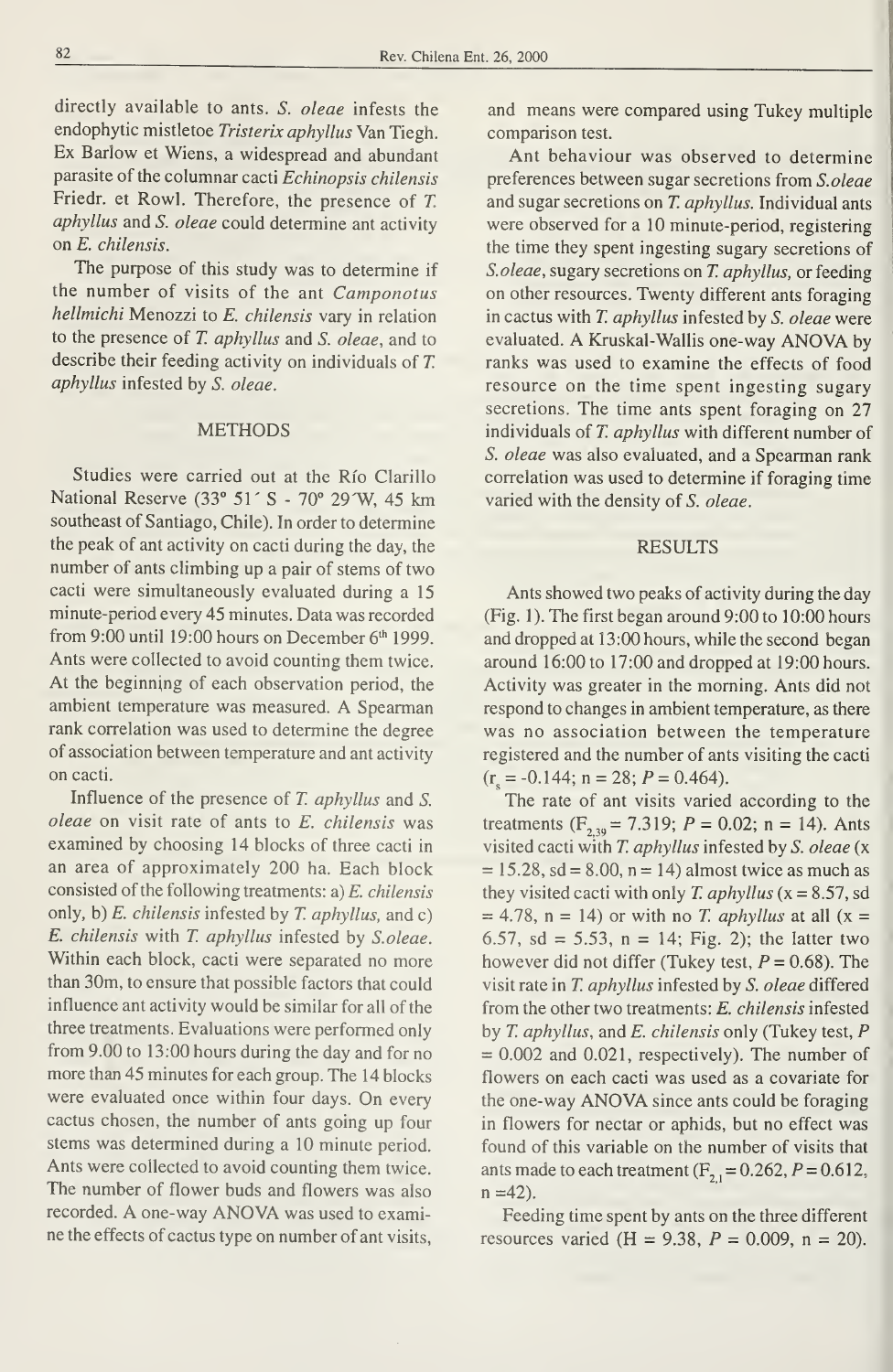

Figure 1. Number of ants visiting two individuals of  $E$ . chilensis during one day. Data was recorded on cacti with T. aphyllus infested by S. oleae on an average day. A greater peak of activity is found in the morning and a second, smaller, during the aftemoon.

Ants spent more time feeding on honeydew found on branches of T. aphyllus (Me = 18.13, range =  $65.13$ ,  $n = 20$ ) than the honeydew found on S. oleae  $(Me = 12.29, range = 42.33, n = 20)$  (Tukey analog,  $P = 0.078$ ) or other resources such as aphids or fungi  $(Me = 0.00, range = 55.33, n = 20)$  (Tukey analog,  $P = 0.071$ . The foraging time spent by ants on individuals of T. aphyllus did not vary with the number of S<sub>2</sub> oleae found on them ( $r_s = 0.24$ , n = 20,  $P = 0.236$ .

# DISCUSSION

Cacti with T. aphyllus infested by S. oleae received almost twice the rate of visits by C. hellmichi as the other sets of cacti evaluated. This pattern of ant activity on E. chilensis is probably due to the presence of S. oleae on T. aphyllus. However, within E. chilensis with T. aphyllus infested by S. oleae ants spend more time feeding on sugary secretions on T. aphyllus branches than on sugary secretions found on S. oleae. A reason for this might be that honeydew produced by S. oleae forms a sticky deposit on T. aphyllus branches and is eventually accumulated in greater quantities which are easily found by ants. Sugary secretions coming directly from S. oleae, even though ingested by ants, might however be less easy to encounter.



Figure 2. Mean and 95% confidence interval of the number of ant visits to E. chilensis alone (E), E. chilensis infested by T. aphyllus (ET) and to  $E$ . chilensis with  $T$ . aphyllus infested by S. oleae (ETC). Ants visit E and ET in lower numbers than they do ETC.

The presence of T. aphyllus on cacti does not seem to determine an increase in number of visits of ants on the populations of E.chilensis, even though sugary secretions can be found frequently in rotten fruits or dripping out of broken branches of T. aphyllus,

The relationship between coccids and ants differs from other interactions (i.e. between aphids and ants). No evidence such as ant patrolling or ant feeding was observed to suggest that ants tend S. oleae in order to obtain sugary secretions, <sup>a</sup> common activity, for example, in aphid-ant interactions. Hence, the relationship observed between C. hellmichi and S. oleae infesting T. aphyllus is not apparently mutualistic; rather, ants behave opportunistically, foraging on cacti in search of sugary secretions. This however does not discard the possibility that ants could also search for néctar and insects that are less common on cacti.

## ACKNOWLEDGEMENTS

We wish to thank our dearest friends Richard Hopkins and Mattias Jonsson, who discussed with us and helped us to improve this manuscript. We also want to thank Wilfredo Gonzáles for his kind assistence in the lab, even when he had to type his own manuscript. We gratefully acknowledge the financial support of MISTRA/IFS for our participation in the course, and the help and advice received from staff at CONAF.